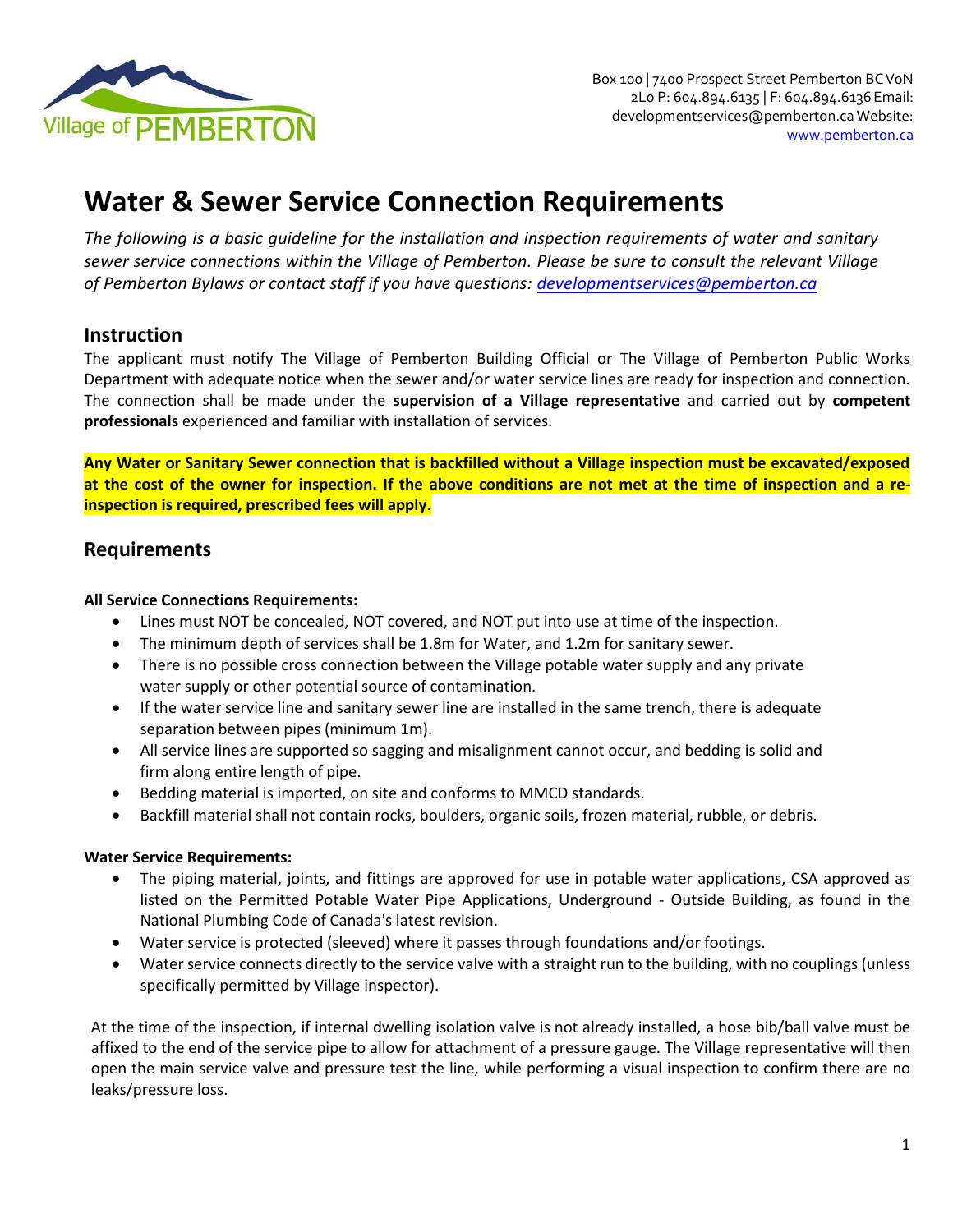

Box 100 | 7400 Prospect Street Pemberton BCV0N 2L0 P: 604.894.6135 | F: 604.894.6136Email: [developmentservices@pemberton.ca](mailto:admin@pemberton.ca) Website: [www.pemberton.ca](http://www.pemberton.ca/)

#### **Sanitary Sewer Service Requirements:**

- Sanitary sewer piping and fittings are of approved materials, according to the National Plumbing code of Canada's latest revision.
- Sanitary sewer line does **NOT** extend below the bearing plane of footings.
- Sewer pipe shall have a minimum grade of 2% for 100mm pipe, and 1% for 150mm pipe.
- Cleanouts are required every 15m (50') and at changes in direction over 45 degrees.

A water pressure test shall consist of applying a water column of at least 3 m to all joints. Every opening except the highest shall be tightly closed with a testing plug or a screw cap, and the entire system or the section shall be kept filled with water for at least 15 mins.

Please refer to the following Bylaws for full and complete regulations around service connections, as well as MMCD standards details (shown below):

- *Public and Private Sewer Usage Regulation Bylaw #363, 1995,*
- *Water Regulation, Connection and Rates Bylaw #232, 1989,*
- *Village of Pemberton Building Bylaw #912, 2021*
- *Cross Connection Control Bylaw #844, 2018*

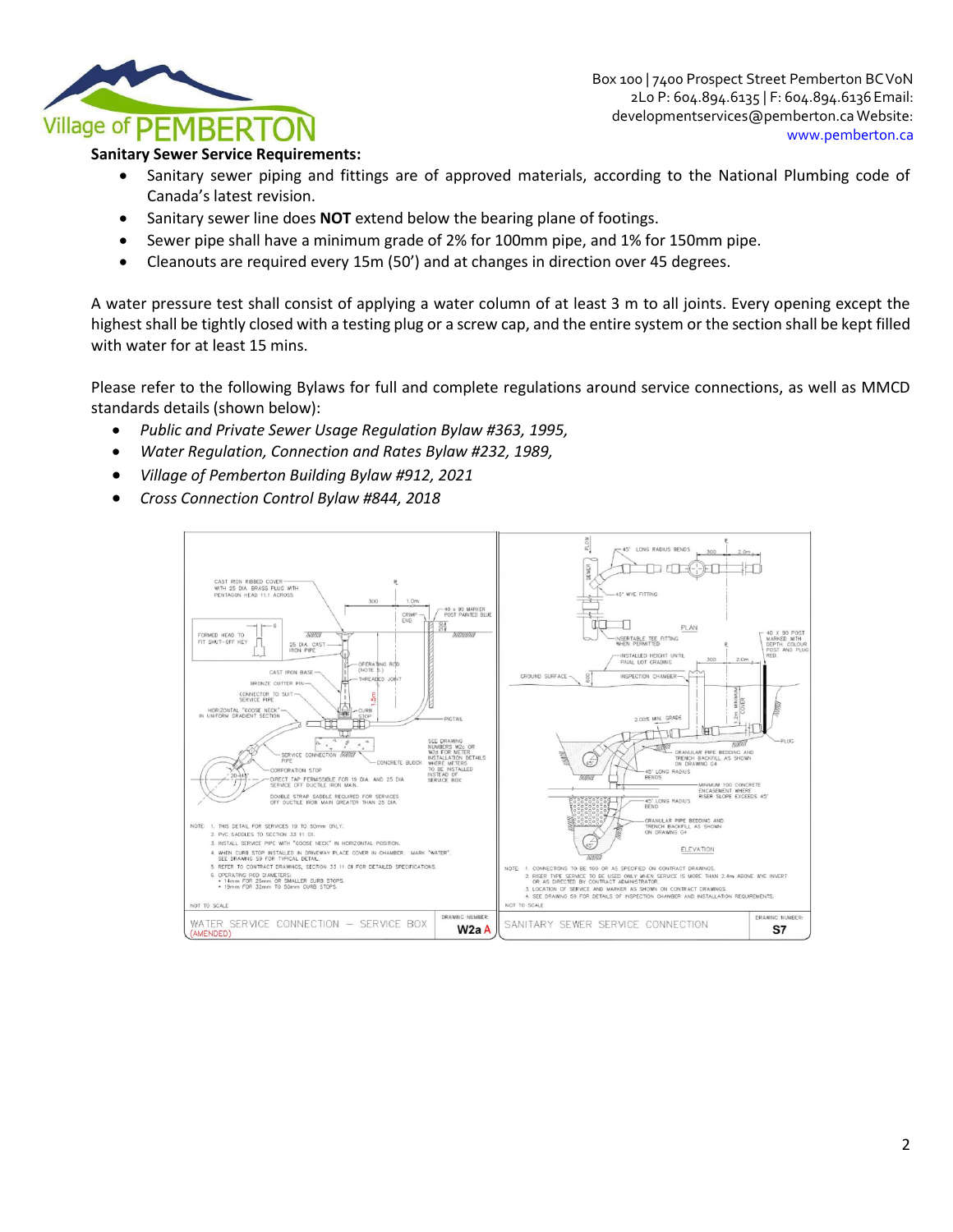

Box 100 | 7400 Prospect Street Pemberton BCV0N 2L0 P: 604.894.6135 | F: 604.894.6136Email: [developmentservices@pemberton.ca](mailto:admin@pemberton.ca) Website: [www.pemberton.ca](http://www.pemberton.ca/)



## **Site Servicing Plan Requirements**

**Along with a Site plan, please submit the connection checklist found on the last page of this bulletin. The Village will not return any associated deposits until a complete Site Servicing (As Built) Drawing is supplied to our office.** 

- Full lot footprint showing legal dimension on each side
- All Streets (with name) and Easements/Statutory Rights-of-Way
- Location of Building, and Driveway with offset and width from property line
- Ditch locations and culvert crossings
- Locations and offsets from property lines for all service connections (storm, sanitary, water) at property line and at building foundation and the path of utilities through property
- Location of sanitary and storm inspection chambers
- Location of any existing manholes or catch basins within construction area
- Location of adjacent features such as Hydro pole, fire hydrants, water valves, sewer manholes or stormwater catch basins

## **Questions?**

Please contact [developmentservices@pemberton.ca](mailto:developmentservices@pemberton.ca) for any additional questions you may have.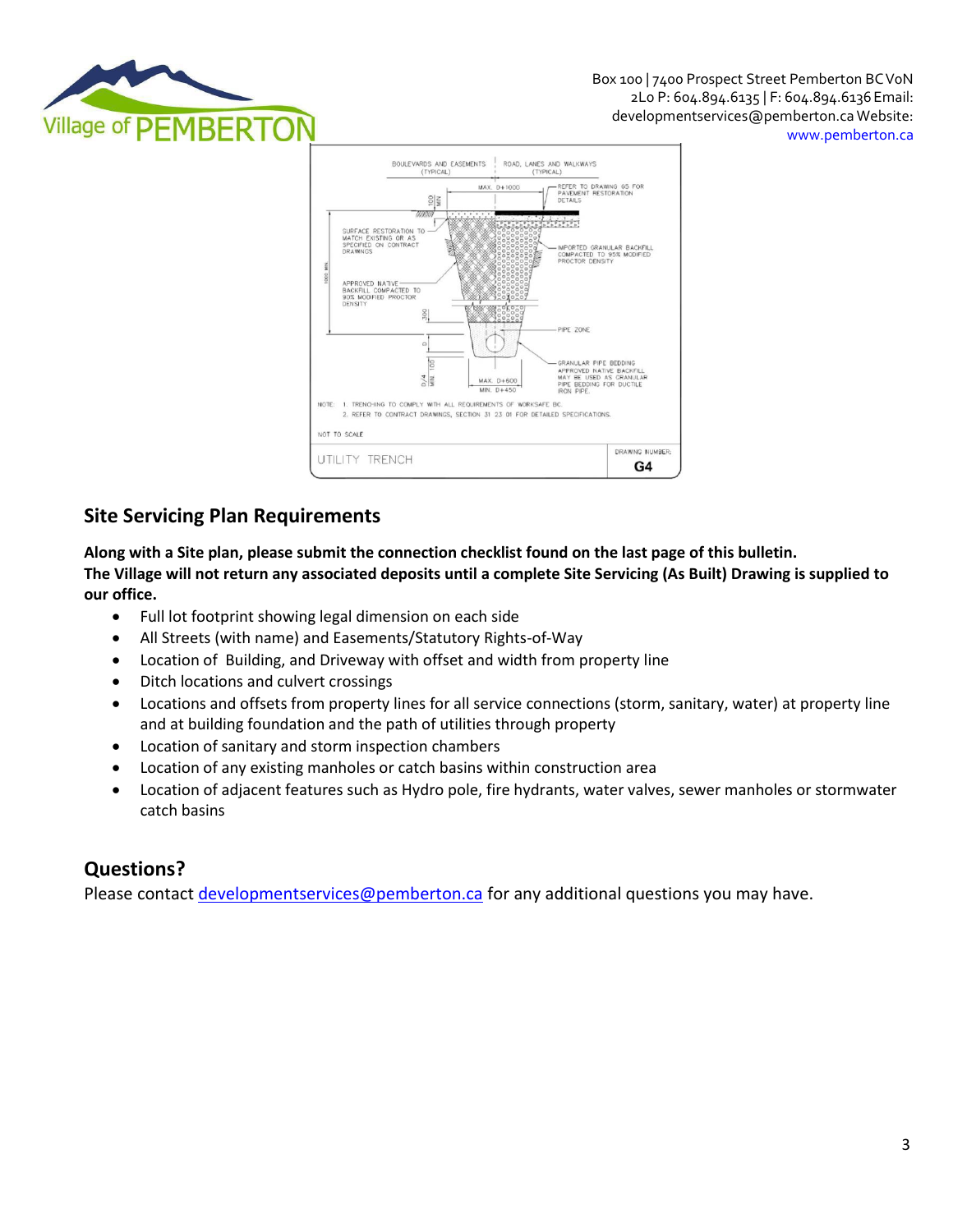

|                                                                                                                  | Lines are NOT to be concealed, NOT covered, and NOT put into use at time<br>of the inspection. |                          |                        |
|------------------------------------------------------------------------------------------------------------------|------------------------------------------------------------------------------------------------|--------------------------|------------------------|
| Village of PEMBERTON                                                                                             | Water                                                                                          | <b>Sanitary</b>          | <b>Storm / Culvert</b> |
| Size:                                                                                                            |                                                                                                |                          |                        |
| <b>Material:</b>                                                                                                 | Pipe:                                                                                          | Pipe:                    |                        |
|                                                                                                                  | AWWA Certified : □                                                                             | Plumbing code certified? |                        |
| Depth / Grade:                                                                                                   |                                                                                                |                          |                        |
| Length<br>(from property line to foundation):                                                                    |                                                                                                |                          |                        |
| Imported Bedding - on site, solid,<br>firm, supporting entire length of pipe.<br>(Y/N)                           |                                                                                                |                          |                        |
| <b>Backfill Material - free from rocks,</b><br>boulders, organic soils, frozen<br>material, rubble/debris: (Y/N) |                                                                                                |                          |                        |
| Locations drawn on servicing plan:<br>(Y/N)                                                                      |                                                                                                |                          |                        |
| Pressure Test / Leak check:<br>(PASS/FAIL)                                                                       |                                                                                                |                          |                        |